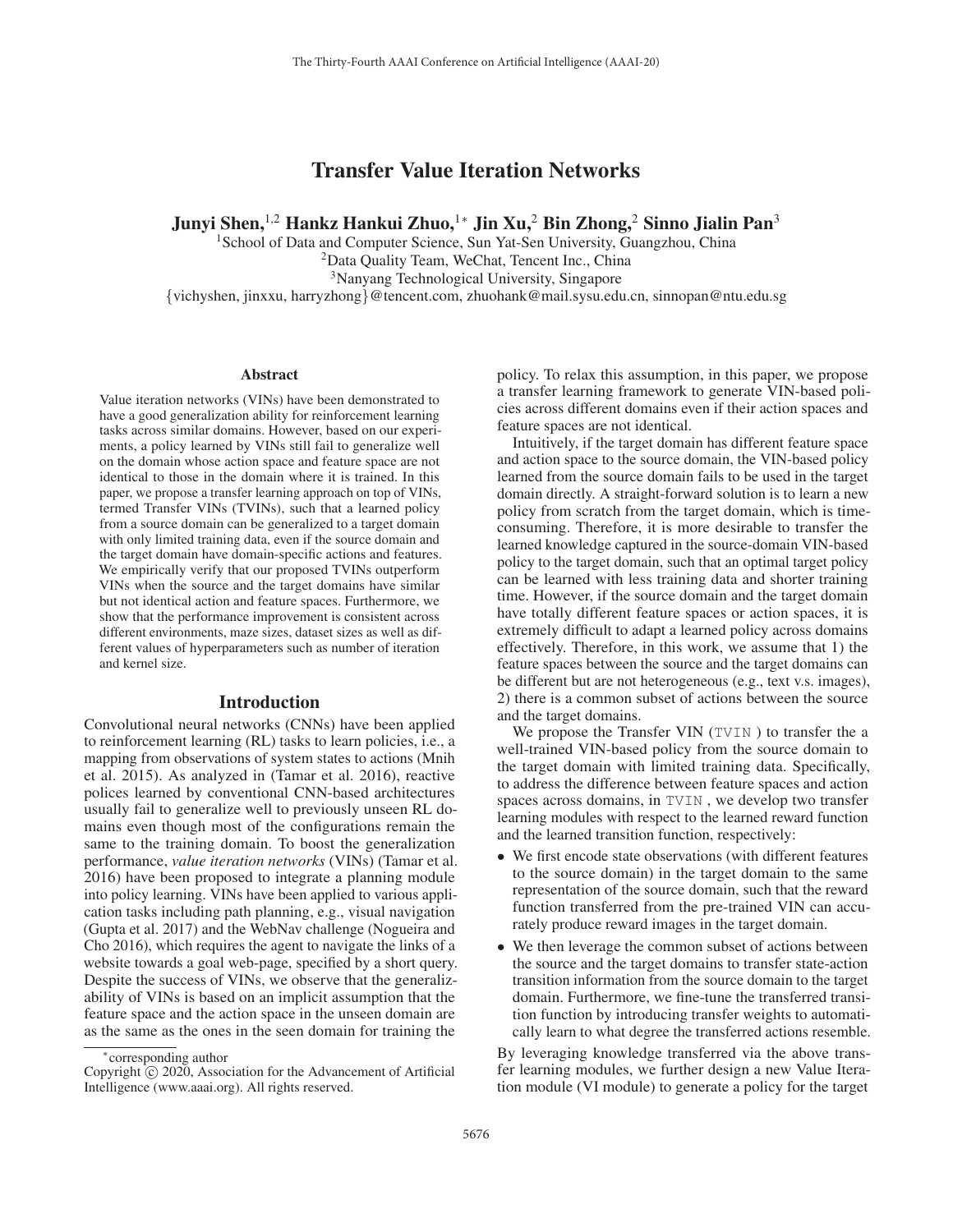

Figure 1: The Framework of a TVIN

domain. An optimal target-domain policy can be learned by back-propagating the gradient of loss through the whole TVIN in an end-to-end training manner.

To evaluate the effectiveness of our proposed TVIN , we conduct experiments to transfer knowledge between different 2D RL domains, including 2D mazes and Differential Drive (Lee et al. 2018). We evaluate the transfer performance of TVIN with varying environments, maze sizes, dataset sizes and hyperparameters, etc. Extensive experiments empirically show that our proposed TVIN is able to learn a target-domain policy significantly *faster* and reach a *higher* generalization performance, compared with the conventional VIN and another heuristic transfer learning method.

### Problem Definition

Let M denote the MDP of some domain, where an optimal policy  $\pi$  is expected to be learned. The states, actions, rewards, and transitions in M are denoted by  $s \in \mathcal{S}$ ,  $a \in \mathcal{A}$ ,  $R(s, a)$  and  $P(s'|s, a)$  respectively. Let  $\phi(s)$  denote an observation for state s R and P are dependent on the observations vation for state  $s$ .  $R$  and  $P$  are dependent on the observations as  $R = f_R(\phi(s))$  and  $P = f_P(\phi(s))$ . The functions  $f_R$  and  $f_P$  are learned jointly in the policy learning process. Given a pre-trained MDP in a source domain, we aim to transfer the learned knowledge including the learned reward function and transition function to the target domain, such that an optimal policy  $\pi(a|\phi(s); \theta)$  for the target domain can be learned. Here  $\theta$  denotes all the parameters of the TVIN.

#### Transfer Value Iteration Networks

In this section, we introduce our proposed TVIN in detail. The overall framework of TVIN is depicted in Figure 1. We develop an encoder to map observations of states in the target domain to the feature representation as the same as the source domain, which is indicated as "part I" in the figure. We then transfer the Q-network with respect to *the common subset of actions* from the source domain to the target domain, which is indicated as "part II" in the figure. After that, we enrich the Q-network by learning states transition for domain-specific actions of the target domain from scratch. By combining the above two Q-networks, we design a new Value Iteration module (VI module) for the target domain, which is indicated as "part III". The planning-integrated TVIN -based policy for

the target domain can be trained in an end-to-end manner by back-propagating the gradient through the whole network.

## Pre-trained VIN

For TVIN, we suppose that a well-trained source-domain VIN model is given in advance. Basically, a key idea behind many reinforcement learning algorithms is to estimate the action-value function (Tsitsiklis and Roy 2002), by using the Bellman equation as an iterative update,  $Q_{i+1}(s, a) =$  $\mathbb{E}_{s,a}$   $[r + \gamma \max_{a'} Q_i(s', a') | s, a]$ . The value-iteration algo-<br>rithm is a nopular algorithm for calculating the optimal value rithm is a popular algorithm for calculating the optimal value function  $V^*$  and deriving the correspondingly optimal policy  $\pi^*$ . In each iteration,  $V_{n+1}(s) = \max_a Q_n(s, a) \quad \forall s$ ,<br>where  $Q_n(s, a) = B(s, a) + \gamma \sum_{n=1}^{\infty} P(s'|s, a) V_n(s')$ . The where  $Q_n(s, a) = R(s, a) + \gamma \sum_{s'} P(s'|s, a) V_n(s')$ . The value function  $V_n$  converges to the optimal value function value function  $V_n$  converges to the optimal value function  $V^*$  when  $n \to \infty$ , from which an optimal policy is derived as  $\pi^*(s) = \arg \max_a Q_\infty(s, a)$ . In a VIN, a VI module implemented by a neural network is used to approximate the value iteration algorithm. Specifically, the VIN first produces a reward image R by  $f_R(\phi(s); \theta)$  and inputs R of dimensions  $l, m$ , and  $n$  to the VI module. The reward is then fed into a convolutional Q-layer of  $A$  channels followed by a linear activation function:  $Q_{a,i',j'} = \sum_{l,i,j} W_{l,i,j}^a R_{l,i'-i,j'-j}$ .<br>Each channel in this layer corresponds to  $Q(a,a)$  for a par-Each channel in this layer corresponds to  $Q(s, a)$  for a particular action a. This layer is then max-pooled along the actions channel to produce the next-iteration value function layer, where  $V_{i,j} = \max_a (Q(a, i, j))$ . The next-iteration value function layer  $V$  is then stacked with the reward  $R$ , and fed back into the convolutional layer and max-pooling layer K times to perform  $K$  value iterations. By training the VIN end-to-end in the source domain, we obtain a source-domain VIN and its derived policy for knowledge transfer.

#### TVIN Algorithm

The overall algorithm is presented in Algorithm 1. Given the pre-trained VIN in the source domain, the pre-trained reward function  $f_R$  is first transferred to produce reward images for the observation  $s$  in the target domain (i.e., Step 3). After that the state transition values on the common subset of actions,  $f_p^{pre}$ , is transferred to the target domain with a learnable weight associated with each action to measure the similarity degree between domains. And the state transition values on new domain-specific actions,  $f_p^{new}$ , are learned from scratch. All of these state transition values reconstruct a transition function in the target domain, which is further used to compute the Q-function in each iteration for the target domain (i.e., Steps 6 and 7). An attention vector is fed as an input to generate the target policy  $\pi_T$  (i.e., Step 11). Finally, the back-propagation algorithm is used to update the parameters of the whole network to learn an optimal targetdomain policy (i.e., Step 13). The implementation details of transferring the reward function and the transition function are described in the following sections.

**Reward function transferring** In the source VIN,  $f_R(s)$ maps observations of input states to reward images, and pass the reward images to the VI module. For example in the gird-world domain (Tamar et al. 2016),  $f_R$  can map an observation to a high reward at the goal, and negative reward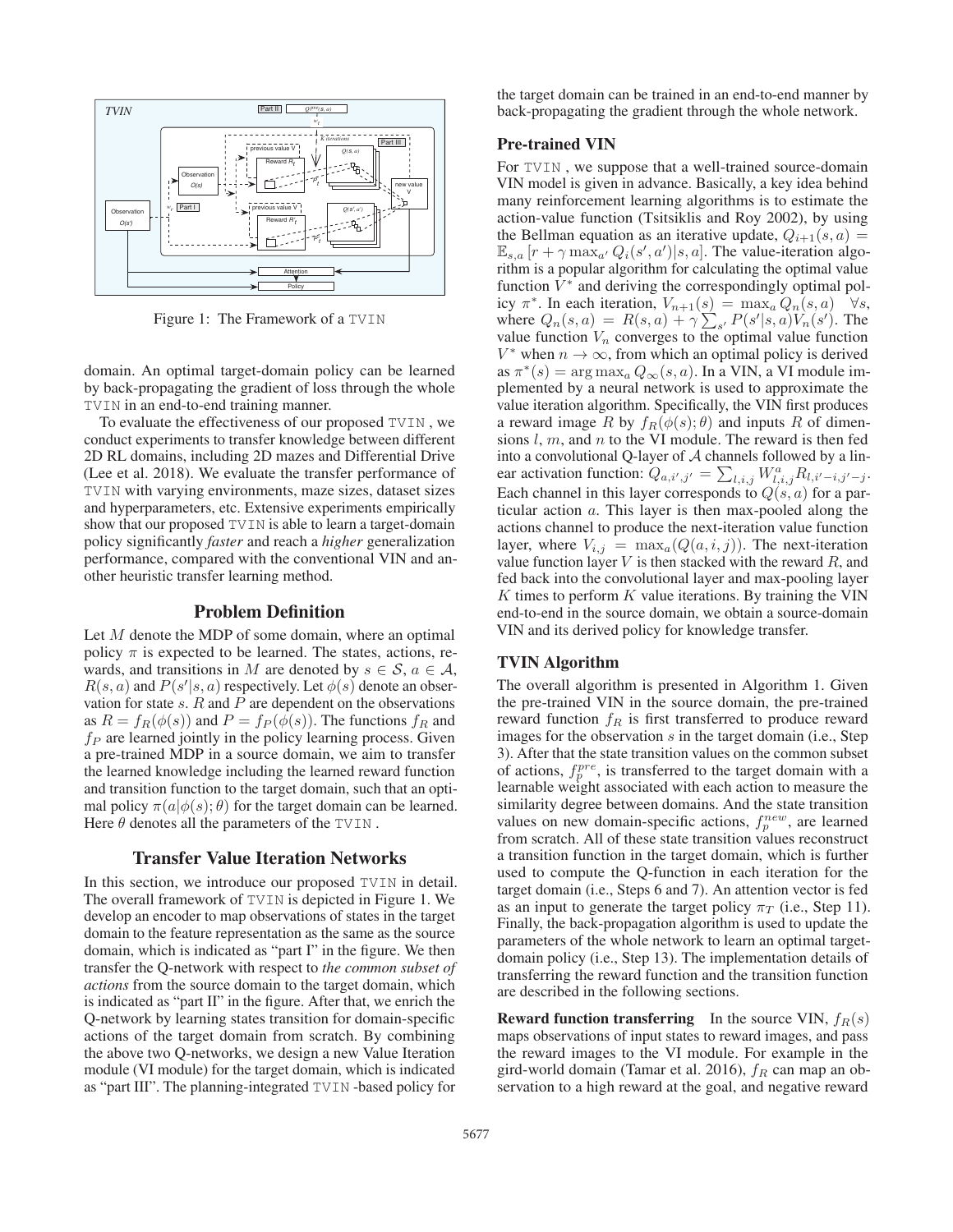#### Algorithm 1 Transfer Value Iteration Algorithm

- 1: Initialize value function  $V(s)$  with zeros 2: for epoch = 1,  $M$  do
- 3: Set reward  $R(s, a) = f_R(\phi(s), a; \theta)$ <br>4: **for**  $n = 1, K$  **do**
- for  $n = 1, K$  do
- 5: Construct transition functions for each of the states:  $[s, a] = \begin{cases} f_P^{new}(\phi(s), a; \theta), & a \in \mathcal{A}_{new} \\ \theta_t f_P^{pre}(\phi(s), a), & a \in \mathcal{A}_{transfer} \\ \theta_s, a; \theta = B(s, a) + \alpha \sum_{s'} P(s'|s, a) V_s(s') \end{cases}$
- 6:  $P(s'$

7: 
$$
Q_n(s, a; \theta) = R(s, a) + \gamma \sum_{s'} P(s'|s, a) V_n(s')
$$
  
8: 
$$
V_{n+1}(s; \theta) = \max_a Q_n(s, a; \theta)
$$
  
9: end for

- 
- 9: end for
- 10: Construct optimal Q with  $Q^*(s, a) = R(s, a) +$  $\gamma \sum_{s'} P(s'|s, a) V^*(s'$ <br>Add attention vector
- 11: Add attention vector  $\psi(s;\theta)$  to the final policy  $\pi_{\mathcal{F}}(a|\psi(s)\cdot\theta)$  $\pi_T(a|\psi(s); \theta)$
- 12: Compute TVIN policy  $\pi_T(a|s;\theta)$  with  $\pi^*(s)$  =  $arg max_a Q^*(s, a)$
- 13: Update  $\theta$  by back-propagating the gradient according to  $(4)$
- 14: end for

near an obstacle. If we directly adopt the pre-trained  $f_R$  from the source domain to the target domain, the reward function may be constrained to the task-specific features due to the diversity of pixel-level inputs. Therefore, for the target domain where the feature space is different from that of the source domain, we propose a feature mapping component to map states from different domains onto the same representation. Specifically, we encode the state observations in the target domain into the same representation as in the source domain by using an autoencoder (Zhuang et al. 2015). In this way, the reward function transferred from the pre-trained VIN is able to accurately produce a reward image for the target domain before being passed to the new VI module. In particular, we reuse the learned parameters of pre-trained reward function in source domain, and retrain an additional fully-connected layer acting as the feature encoder to output a shared representation for the input states s in the target domain. This feature encoder is trained in an end-to-end manner with the whole TVIN . The new reward function is denoted by  $R(s, a) = f_R(s, a; \theta)$ , where  $\theta$  denotes all the parameters of the whole TVIN .

Transition function transferring To transfer the transition function across domains, we design a new VI module, which performs value iteration by approximating the Bellman-update through a CNN in the target domain. Specifically, the CNN used in the VI module is comprised of stacked convolution and max-pooling layers. The input to each convolution layer is a 3-dimensional signal  $X$ , typically, an image with *l* channels and  $m \times n$  pixels. Its output *h* is a l'-channel convolution of the image with different kernels:  $h_{l',i',j'} = \sigma\left(\sum_{l,i,j} W^{l'}_{l,i,j} X_{l,i'-i,j'-j}\right)$ , where  $\sigma$  is an activation function. A max-pooling layer then down-samples the image by selecting the maximum value among some dimension. In this sense, each iteration in our new VI module can be approximately regarded as passing the reward  $R$  as well as the previous value function  $V_n$  through a convolution layer and max-pooling layer. As mentioned in (Tamar et al. 2016), each channel in the convolution layer corresponds to the Q-function for a specific action, and convolution kernel weights correspond to the discounted transition probabilities. Thus, we leverage the state transition values regarding the common subset of actions from the pre-trained model as a bridge of transition functions between the source domain and the target domain. At the high level, the new VI module divides the channels in the convolution layer into two parts: one corresponds to the Q-function for the common subset of actions and the other is for the new actions in the target domain.

For common actions between domains, some of them perform more similarly on both domains, while others may perform less similarly. To model the degree of similarity of actions between domains, we propose to add a learnable weight  $\theta_t$  for each common action. The finetuned transition function in the target domain is defined by  $P(s'|s, a) = \theta_t f_p^{pre}(\phi(s), a)$ , if  $a \in \mathcal{A}_{transfer}$ , and  $P(s'|s, a) = f_n^{new}(\phi(s), a)$  if  $a \in \mathcal{A}_{source}$  where  $\mathcal{A}_{transfer}$  $P(s'|s, a) = f_P^{new}(\phi(s), a)$ , if  $a \in \mathcal{A}_{new}$ , where  $\mathcal{A}_{transfer}$  is the common subset of actions,  $f_P^{pre}$  is adopted from the pre-trained transition function,  $\hat{\mathcal{A}}_{new}$  is the subset of domain-specific actions in the target domain, and  $f_P^{new}$  is learned from scratch with target domain data. When backpropagating the gradient through the TVIN in the target domain, we fix  $f_P^{pre}$  and only learn  $\theta_t$  and  $f_P^{new}$ . To sum up, convolution kernel weights corresponding to the discounted transition probabilities in TVIN are computed based on two different cases:

$$
W^{a} = \begin{cases} \theta_{t} W_{pre}^{a} & a \in \mathcal{A}_{transfer}; \\ W_{new}^{a} & a \in \mathcal{A}_{new}, \end{cases}
$$
 (1)

where  $W_{pre}^a$  stands for the pre-trained convolution kernel parameters corresponding to the discounted transition probabilities for the transferred (common) actions,  $\theta_t$  stands for the transfer weight, and  $W_{new}^a$  stands for the new convolution kernel parameters corresponding to the discounted transition probabilities for new actions in target domain. The value function  $V$  is stacked with the reward  $R$ , and they are fed back into the convolutional layer, where each channel corresponds to the Q-function for a specific action. The convolution operation in new VI module is formulated as

$$
Q_{a,i',j'} = \sum_{l,i,j} W_{l,i,j}^a R_{l,i'-i,j'-j} + \sum_{i,j} W_{l+1,i,j}^a V_{i'-i,j'-j},
$$
\n(2)

where i, j stand for the input state  $s = (i, j)$ , R is the reward and  $V$  is the value function in each iteration. These convolutional channels in both two parts are then max-pooled along all channels to produce the next-iteration value function layer V with  $V_{n+1}(s;\theta) = \max_a Q_n(s,a;\theta)$ . Performing value iteration for  $K$  times in this form, the new VI module outputs the approximate optimal value function  $V^* = V_K$ . The value iteration module in  $TVIN$  has an effective depth of  $K$ , which is larger than the depth of the well-known Deep Q-Network (Mnih et al. 2015). To reduce parameters for training process, we share the weights in the  $K$  recurrent layers in the TVIN.

After learning the internal transfer VI module which is independent to observations, we generate a pol-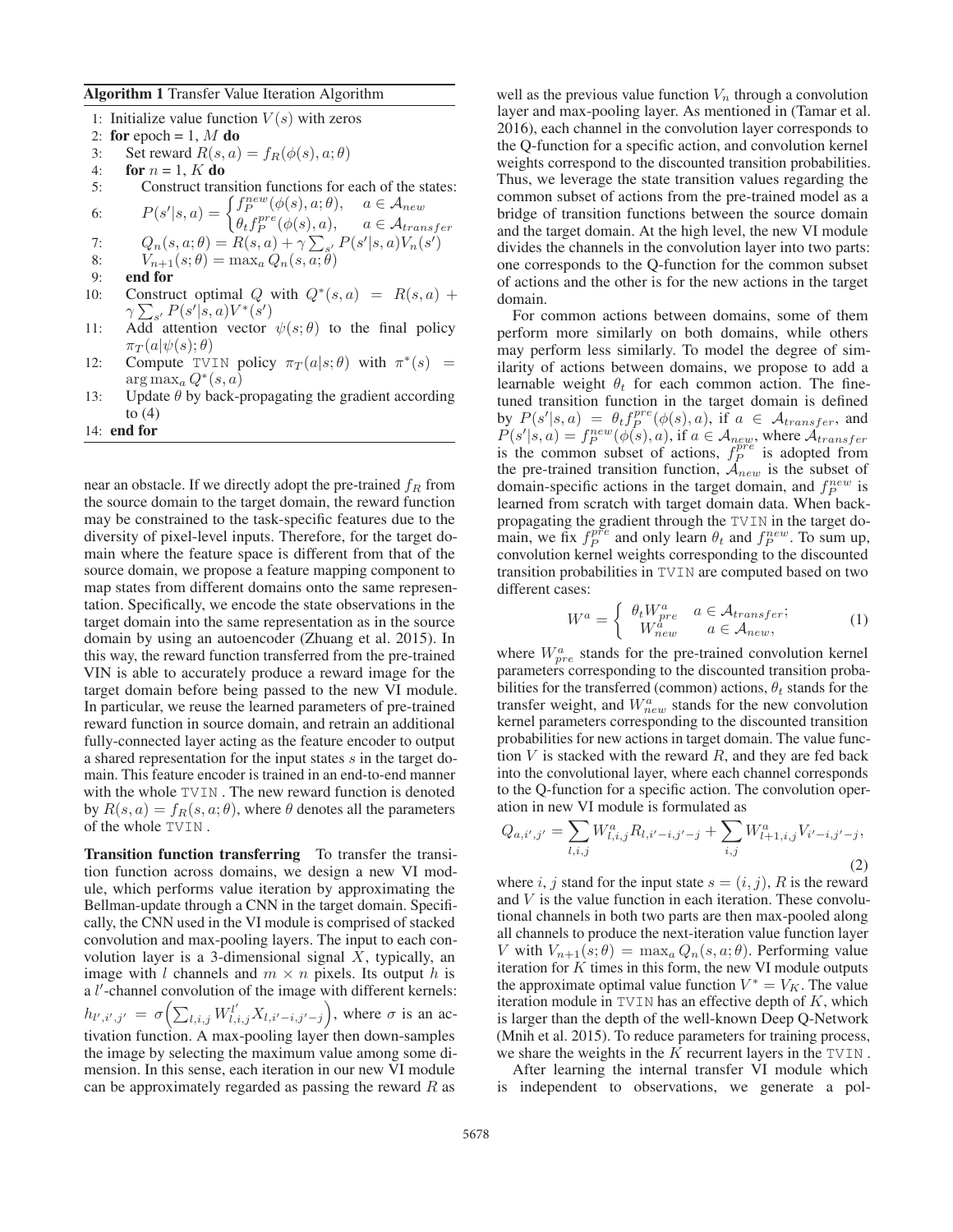icy for the input state s according to  $\pi^*(s)$  =<br>arg max,  $R(s, a) + \gamma \sum P(s'|s, a)V^*(s')$  Note that the arg max<sub>a</sub>  $R(s, a) + \gamma \sum_{s'} P(s'|s, a)V^*(s')$ . Note that the transition  $\sum_{s'} P(s'|s, a)V^*(s')$  only depends on a subset of the optimal value function  $V^*$ , if the states have a topology with local transition dynamics such as the grid-world application. Thus, we suppose that a local subset of s is sufficient for extracting information about the optimal TVIN plan.

Motivated by the wide use of attention mechanism (Xu et al. 2015) to improve learning performance by reducing the effective number of network parameters during training, in TVIN , we introduce an attention moduel to select the value of the current state after  $K$  iterations of value iteration. Intuitively, for a given label prediction (action), only a subset of the input features (value function) is relevant. The attention module can be represented by a parameterized function to output an attention modulated vector  $\psi(s; \theta)$  for the input state s. And this vector is added as additional features to the TVIN to generate the final policy  $\pi_T(\psi(s); \theta)$ . By back-propagating through the whole network in an endto-end manner, we update the joint parameters  $\theta$  and learn the planning-based TVIN policy for the target domain.

#### Updating Parameters

By specifying the forms of the reward function  $f_R$ , the transition function  $f_P$ , and the attention function, and denoting the parameters of the whole TVIN by  $\theta$ , we define the policy objective over the TVIN as the cross-entropy loss function between the expert policy and the current policy derived by TVIN . The TVIN can be trained by minimizing the loss function  $\mathcal{L}(\theta)$ ,

$$
\mathcal{L}(\theta) = \sum_{a \in \mathcal{A}} \pi_E(a|s) \log \pi_T(a|s; \theta), \tag{3}
$$

where  $\pi_T(a|s; \theta)$  is the TVIN policy parameterized by  $\theta$ , and  $\pi_E(a|s)$  is the expert policy for training data. To acquire training data, we can sample the expert to generate the trajectories used in the loss. In contrast to the deep reinforcement learning objective (Mnih et al. 2015) which recursively relies on itself as a target value, we use imitation learning (IL) (Giusti et al. 2016), which uses a stable training signal generated by an expert to guide the transfer network. Learning the TVIN policy then becomes an instance of supervised learning.

We consider the updates that optimize the policy parameter  $\theta$  of the state representation, the reward function, and the new VI model. We update the  $\theta$  towards the expert outcome. The gradient of the loss function with respect to the weights can be computed via

$$
\nabla_{\theta} \mathcal{L}(\theta) = \sum_{a \in \mathcal{A}} \frac{\pi_E(a|s)}{\pi_T(a|s;\theta)} \nabla_{\theta} \pi_T(a|s;\theta). \tag{4}
$$

We use the above gradient to update parameters by stochastic gradient descent (SGD) (Boyd and Vandenberghe 2004). In summary, the joint parameters  $\theta$  of are updated to make the planning-integrated TVIN -based policy  $\pi_T$  more close to the expert policy  $\pi_E$ .

## **Experiments**

## Datasets and Criteria

**Dataset** The RL task domains for our experiments are synthetic 2D maps with randomly placed obstacles, in which observations include positions of agents, goal positions and the map configurations. Specifically, we use three different 2D environments similar to the GPPN experiments in (Lee et al. 2018) : the NEWS, the Moore and the Differential Drive. In NEWS, the agent can move {East, West, North, South}; in Differential Drive, the agent can move forward along its current orientation, or turn left/right by 90 degrees. The action space is {Move forward, Turn left, Turn right}; in Moore, the agent can move to any of the eight cells in its neighborhood. The action space of Moore is {East, West, North, South, Northeast, Northwest, Southeast, Southwest}. When considering knowledge transfer in the following experiments, we give the pairs of possible similar actions between different domains. Between NEWS and Differential Drive, the similar pairs are {(North, Move forward), (East, Turn left), (West, Turn right)}. Between NEWS and Moore, the similar pairs are {(East, East), (West, West), (North, North), (South, South)}.

In the experiments on the above three domains, the state vectors given as input to the models consist of the maps and the goal location. In NEWS and Moore, the target is an x-y coordinate. Similar to the experimental setup in (Tamar et al. 2016), we produce a  $(2 \times m \times m)$ -sized observation image for each state  $s = (i, j)$  in each trajectory, where m is the maze size. The first channel of the image encodes the obstacle configuration (1 for obstacle, 0 otherwise), while the second channel encodes the goal position (1 at the goal, 0 otherwise). The full state observation vector consists of the observation image and the state  $s = (i, j)$ . While in Differential Drive, the goal location contains an orientation along with the x-y coordinate. Consequently, the dimension of the goal map given as input to the models is  $4 * m * m$  in Differential Drive. In addition, for each state, we produce a ground-truth label encoding the action that an optimal shortest-path policy would take in that state. Experimentally, our ground-truth label is created with a maze generation process that uses depth-first search with the recursive back-tracker algorithm (Cormen et al. 2009).

Criteria In the following experiments, we empirically compare TVIN and VIN using two metrics referred to (Lee et al. 2018) : %Optimal (%Opt) is the percentage of states whose predicted paths under the policy estimated by the model has optimal length. %Opt is denoted by:

$$
\%Opt = \frac{Num(a_i = a_i^*)}{S_{test}},
$$

where  $S_{test}$  represents the total number of states in test set,  $a_i^*$ represents the optimal action for state  $s_i$ , and  $a_i$  is the action prediction generated by models for  $s_i$ . The second metric %Success (%Suc) is the percentage of states whose predicted paths under the policy estimated by the model reach the goal state. A trajectory is said to succeed if it reached the goal without hitting obstacles. Let  $N_{test}$  denote the total number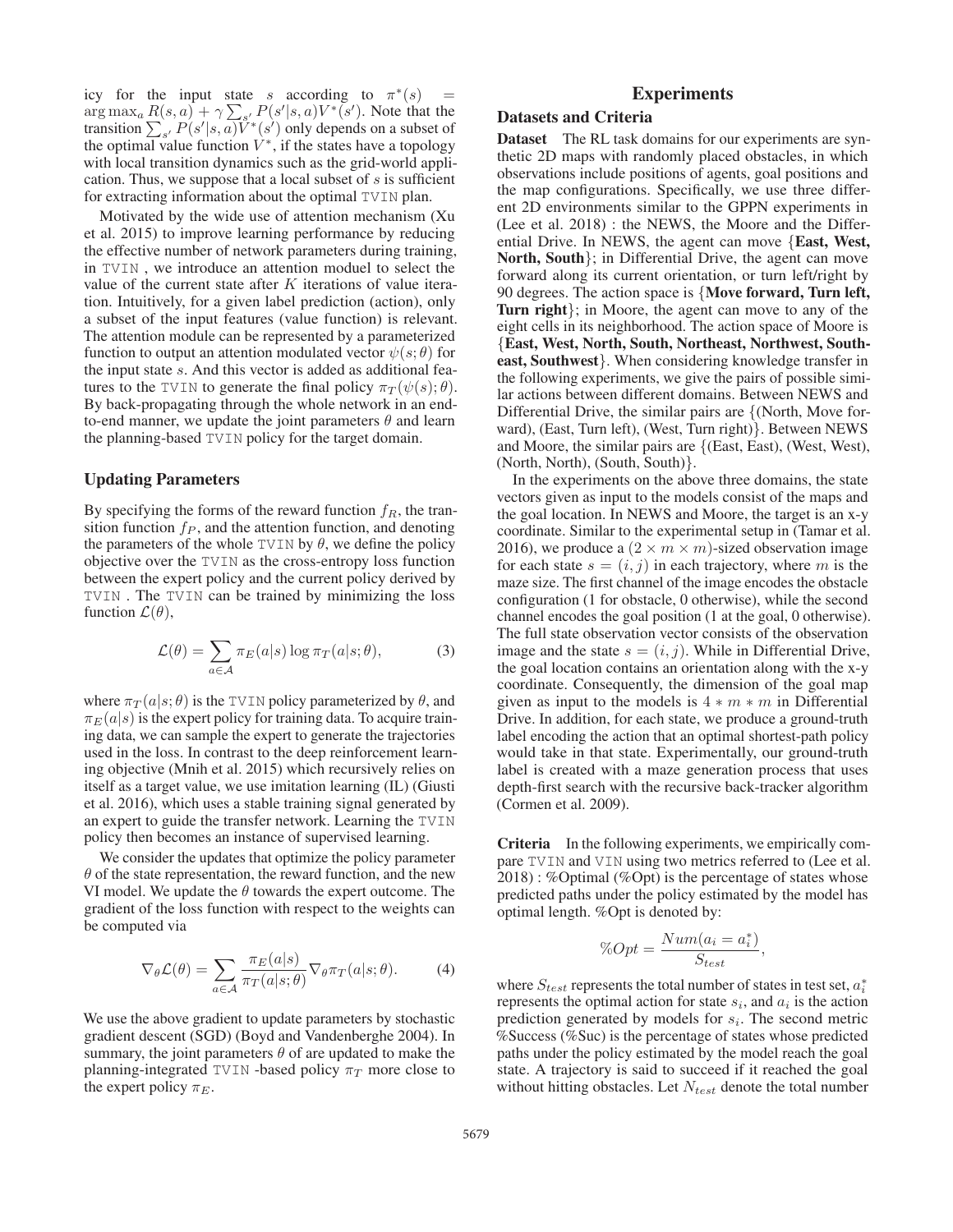|        | Source      | NEWS-9                       |      |                                           |      | <b>NEWS-15</b>                 |      |                 |         |                   | NEWS-28  |           |          |         |      |          |      |          |        |
|--------|-------------|------------------------------|------|-------------------------------------------|------|--------------------------------|------|-----------------|---------|-------------------|----------|-----------|----------|---------|------|----------|------|----------|--------|
| Target |             | Moore-9                      |      | Moore-15                                  |      | Moore-28                       |      |                 | Moore-9 |                   | Moore-15 |           | Moore-28 | Moore-9 |      | Moore-15 |      | Moore-28 |        |
| Ν      | Model       | %Opt %Suc<br>$%$ Opt $%$ Suc |      | $\%$ Opt $\overline{\%}$ Suc<br>%Opt %Suc |      | $\%$ Opt $\%$ Suc<br>%Opt %Suc |      | $%$ Opt $%$ Suc |         | $\%$ Opt $\%$ Suc |          | %Opt %Suc |          |         |      |          |      |          |        |
| 1k     | VIN         | 84.2                         | 87.  |                                           | 81.7 | 56.2                           | 65.8 | 84.2            | 87.7    | 77.3              | 81.7     | 56.2      | 65.8     | 84.2    | 87.7 | 77.3     | 81.7 | 56.2     | 65.8   |
| 1k     | <b>TVIN</b> | 89.8                         | 94.2 | 88.3                                      | 91.0 | 66.7                           | 74.7 | 94.6            | 96.6    | 90.1              | 92.8     | 66.1      | 75.3     | 94.3    | 95.8 | 86.4     | 89.1 | 62.1     | - 71.1 |
| 5k     | VIN         | 90.5                         | 92.5 | 86.7                                      | 88.7 | 64.3                           | 72.9 | 90.5            | 92.5    | 86.7              | 88.7     | 64.3      | 72.9     | 90.5    | 92.5 | 86.7     | 88.7 | 64.3     | 72.9   |
| 5k     | TVIN        | 97.0                         | 98.0 | 93.8                                      | 94.9 | 80.4                           | 86.3 | 97.1            | 97.2    | 95.2              | 96.0     | 73.4      | 84.3     | 97.8    | 98.2 | 91.1     | 92.6 | 76.2     | 84.3   |
| 10k    | VIN         | 86.2                         | 88.0 | 91.1                                      | 92.3 | 60.8                           | 68.0 | 86.2            | 88.0    | 91.1              | 92.3     | 60.8      | 68.0     | 86.2    | 88.0 | 91.1     | 92.3 | 60.8     | 68.0   |
| 10k    | <b>TVIN</b> | 97.6                         | 97.8 | 95.4                                      | 96.2 | 83.1                           | 88.3 | 97.4            | 97.5    | 96.2              | 96.7     | 87.8      | 91.8     | 96.6    | 96.8 | 92.5     | 93.7 | 78.7     | 84.0   |

Table 1: Transfer from NEWS to Moore with varying dataset sizes N and maze sizes M.

| Moore-9<br>Source |       |           |      |         | Moore-15  |         |                 |        |           | Moore-28       |           |         |           |        |           |                |           |           |      |
|-------------------|-------|-----------|------|---------|-----------|---------|-----------------|--------|-----------|----------------|-----------|---------|-----------|--------|-----------|----------------|-----------|-----------|------|
| Target            |       | NEWS-9    |      | NEWS-15 |           | NEWS-28 |                 | NEWS-9 |           | <b>NEWS-15</b> |           | NEWS-28 |           | NEWS-9 |           | <b>NEWS-15</b> |           | NEWS-28   |      |
| Ν                 | Model | %Opt %Suc |      |         | %Opt %Suc |         | $%$ Opt $%$ Suc |        | %Opt %Suc |                | %Opt %Suc |         | %Opt %Suc |        | %Opt %Suc |                | %Opt %Suc | %Opt %Suc |      |
| 1k                | VIN   | 77.8      | 81.0 | 69.3    | 71.1      | 45.6    | 51.9            | 77.8   | 81.0      | 69.3           | 71.1      | 45.6    | 51.9      | 77.8   | 81.0      | 69.3           | 71.1      | 45.6 51.9 |      |
| 1k                | TVIN  | 94.7      | 94.8 | 85.5    | 86.8      | 69.1    | 71.6            | 94.8   | 94.9      | 96.3           | 96.4      | 89.2    | 89.4      | 82.0   | 84.0      | 73.1           | 75.0      | 64.0      | 67.7 |
| 5k                | VIN   | 79.8      | 81.9 | 70.7    | 73.5      | 57.8    | 60.9            | 79.8   | 81.9      | 70.7           | 73.5      | 57.8    | 60.9      | 79.8   | 81.9      | 70.7           | 73.5      | 57.8      | 60.9 |
| 5k                | TVIN  | 95.0      | 95.0 | 88.6    | 89.4      | 75.1    | 77.8            | 97.1   | 97.1      | 96.5           | 96.6      | 93.0    | 93.1      | 85.1   | 86.7      | 77.3           | 80.3      | 65.1      | 68.1 |
| 10k               | VIN   | 87.1      | 88.4 | 88.1    | 88.4      | 58.4    | 61.5            | 87.1   | 88.4      | 88.1           | 88.4      | 58.4    | 61.5      | 87.1   | 88.4      | 88.1           | 88.4      | 58.4      | 61.5 |
| 10k               | TVIN  | 96.6      | 96.6 | 89.3    | 90.0      | 80.1    | 82.2            | 97.4   | 97.4      | 97.0           | 96.9      | 94.4    | 94.5      | 91.7   | 92.5      | 88.7           | 89.6      | 68.4      | 72.9 |

Table 2: Transfer from Moore to NEWS with varying dataset sizes N and maze sizes M.



Figure 2: Training process on Moore-15 with 1k training data transferred from NEWS-9 compared with VIN. Left: domains of 30% obstacles. Right: domains of 50% obstacles.

of test trajectories,  $T_{goal}$  represents the goal state of trajectory  $T$  and  $T_{end}$  represents the end state of the trajectory predicted by the models. Then %Suc can be denoted by:

$$
\%Suc = \frac{Num(\mathcal{T}_{end} = \mathcal{T}_{goal})}{N_{test}}.
$$

# Experimental Results

Our experiments attempt to transfer policies between 2D domains with different environments and maze sizes. We evaluate our TVIN approach in the following aspects:

- 1. We first evaluate TVIN between different domains, including transfer from NEWS to Moore, transfer from Moore to NEWS and transfer from Differential Drive to NEWS. Additionally we vary the maze sizes in each domains, dataset sizes in the target domains, etc., to see the performance of TVIN when only limited training data is available.
- 2. We then evaluate TVIN approach on hyperparameter sensitivity, including the iteration count  $K$  and the kernel



Figure 3: Prediction accuracy on Moore-15 with varying dataset sizes transferred from NEWS-9 compared with VIN. Left: domains of 30% obstacles. Right: domains of 50% obstacles.

size  $F$ . Experiments show that TVIN can indeed perform better than single VIN and does not rely on the setting of these hyperparameters.

3. We finally evaluate TVIN by varying the amount of pretrained knowledge transferred from the source domain, which is characterized by the number of transferable actions between source and target domains. We aim to see the impact of the amount of transferred knowledge.

In 2D domains, an optimal policy can be calculated by exact value iteration algorithm. And the pre-trained VIN represented by a neural network has been proved to learn planning results. However, for these different tasks of similar complexity and sharing similar actions, TVIN can greatly accelerate training process as well as improving the performance of training by leveraging learned knowledge and by reducing the learning expense of parameters.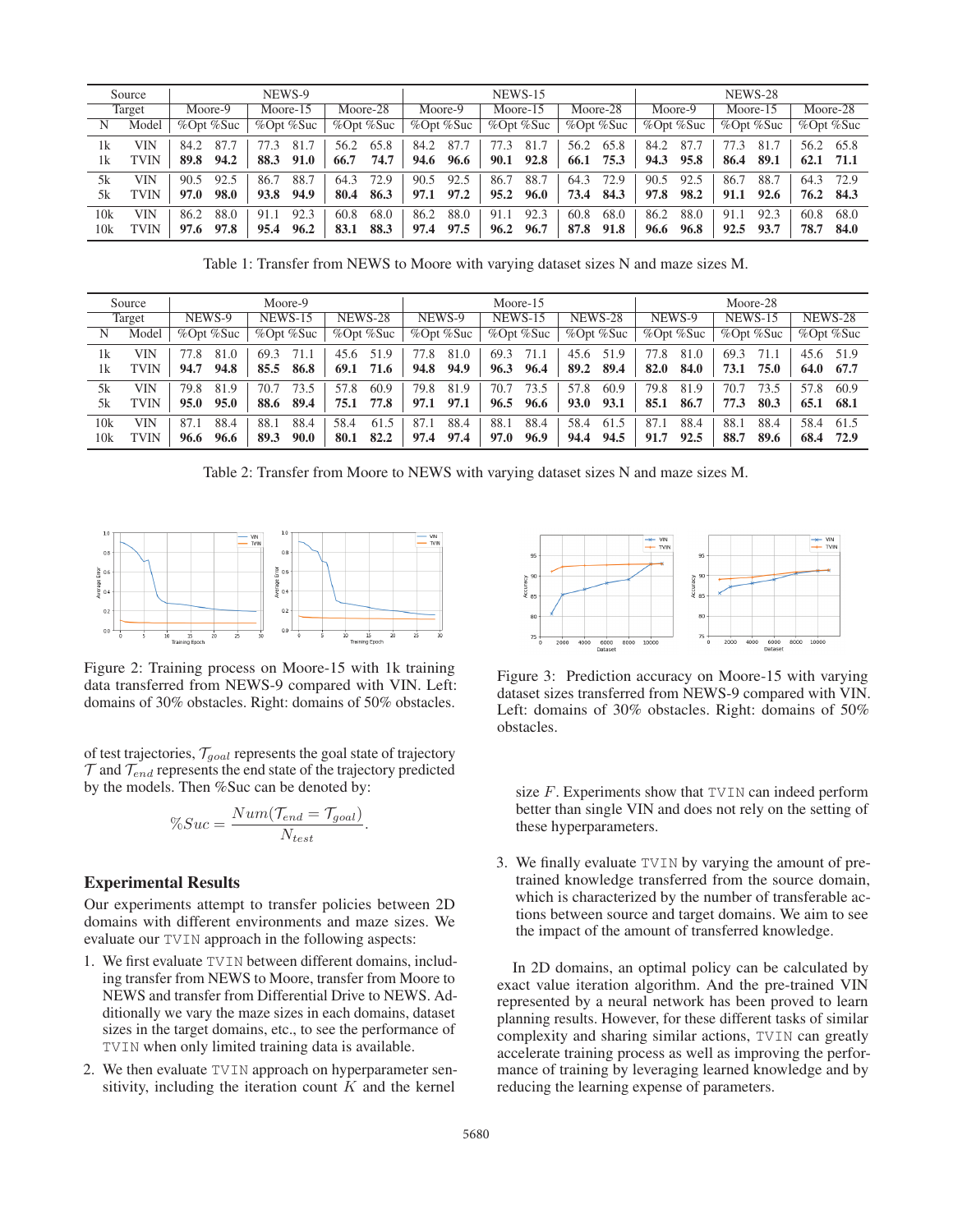| Drive-9<br>Source |             |                              |              | Drive-15          |              | Drive-28     |                |              |                 |                |  |
|-------------------|-------------|------------------------------|--------------|-------------------|--------------|--------------|----------------|--------------|-----------------|----------------|--|
| Target            |             | NEWS-9<br><b>NEWS-15</b>     |              | <b>NEWS-28</b>    | NEWS-9       | NEWS-15      | <b>NEWS-28</b> | NEWS-9       | NEWS-15         | <b>NEWS-28</b> |  |
| Ν                 | Model       | $%$ Opt $%$ Suc<br>%Opt %Suc |              | $\%$ Opt $\%$ Suc | %Opt %Suc    |              | %Opt %Suc      | %Opt %Suc    | $%$ Opt $%$ Suc | %Opt %Suc      |  |
| 1k                | VIN         | 77.8<br>81.0                 | 71.1<br>69.3 | 45.6<br>51.9      | 77.8<br>81.0 | 69.3<br>71.1 | 45.6<br>51.9   | 77.8<br>81.0 | 69.3<br>71.1    | 45.6<br>51.9   |  |
| 1k                | TVIN        | 88.1<br>86.7                 | 72.2<br>70.2 | 52.6<br>49.2      | 80.0<br>81.4 | 84.6<br>83.4 | 63.9<br>68.7   | 78.3<br>81.3 | 72.8<br>74.8    | 57.5 59.8      |  |
| 5k                | VIN         | 79.8<br>81.9                 | 73.5<br>70.7 | 57.8<br>60.9      | 81.9<br>79.8 | 70.7<br>73.5 | 57.8<br>60.9   | 79.8<br>81.9 | 70.7<br>73.5    | 57.8<br>60.9   |  |
| 5k                | TVIN        | 88.8<br>88.0                 | 83.7<br>86.0 | 84.9<br>84.1      | 86.8<br>86.0 | 93.6<br>93.4 | 91.9<br>92.1   | 81.9<br>84.4 | 85.2<br>85.1    | 78.8 80.5      |  |
| 10k               | VIN         | 88.4<br>87.1                 | 88.4<br>88.1 | 58.4<br>61.5      | 88.4<br>87.1 | 88.4<br>88.1 | 58.4<br>61.5   | 88.4<br>87.1 | 88.1<br>88.4    | 58.4<br>61.5   |  |
| 10k               | <b>TVIN</b> | 93.3<br>92.8                 | 93.1<br>92.9 | 91.5<br>91.2      | 90.9<br>91.7 | 94.3<br>94.2 | 93.3<br>93.4   | 90.7<br>89.5 | 95.5<br>95.5    | 92.5 92.5      |  |

Table 3: Transfer from Drive to NEWS with varying dataset sizes N and maze sizes M.

Accuracy w.r.t. domains Based on these guidelines, we evaluate several instances of knowledge transfer, i.e., from NEWS to Moore, from Moore to NEWS and from Differential Drive to NEWS. For each transfer, we compare TVIN policy to the VIN reactive policy. Additionally we vary the maze sizes in each domains and dataset sizes in the target domains. Note that,  $K$  is required to be chosen in proportion to the maze size. In the implementation, we refer to (Lee et al.  $2018$ ) and set the default recurrence K relative to the maze sizes:  $K = 20$  for  $9 \times 9$  mazes,  $K = 30$  for  $15 \times 15$  mazes and  $K = 56$  for  $28 \times 28$  mazes. Results are respectively reported in Table 1, Table 2, and Table 3, showing that our transfer learning approach TVIN provides a definite increase in accuracy when we have limited data in the target domain. Even compared to the standard reactive networks DQN of the success rate 74.2% on Moore-28 with full dataset which is shown in (Tamar et al. 2016), TVIN can reach the success rate of 84.3% (Table 1), outperforming DQN only with 5k training data in the same case. Additionally, training process of the TVIN and VIN on 1k training data of Moore-15 is depicted in Figure 2. It also shows that knowledge transfer by TVIN speeds up learning process and reaches a higher generalization.

Accuracy w.r.t. transfer methods As shown in Table 4, we make comparison with a simple transfer method denoted by  $VIN_i$ .  $VIN_i$  is a heuristic transfer method (Parisotto, Ba, and Salakhutdinov 2016) by directly leveraging pre-trained weights of  $f_R$  and part of  $f_p$  (with respect to similar actions) as the initialization for training in the target domain. Taking the experiments between NEWS-15 to MOORE for example, the results show that heuristic transfer by  $VIN_i$  give useful pre-trained information, compared to training from scratch. Moreover, the TVIN policy learned in target domain performs much better than heuristic transfer  $VIN_i$ , which shows that our transfer strategies are effective and applicable.

Accuracy w.r.t. planning complexity The complexity of planning in the 2-D maze domains generally depends on the number of obstacles and their distribution on the grid map. We thus synthesize domains based on different number of obstacles and different size of the grid map. In this experiments, We compare two complexity, which are 30 percent and 50 percent. It means 30 percent or 50 percent of the map is randomly placed with obstacles. Although we evaluate our

|     | Source      | NEWS-15 |           |      |           |           |      |  |  |  |  |
|-----|-------------|---------|-----------|------|-----------|-----------|------|--|--|--|--|
|     | Target      |         | Moore-9   |      | Moore-15  | Moore-28  |      |  |  |  |  |
| N   | Model       |         | %Opt %Suc |      | %Opt %Suc | %Opt %Suc |      |  |  |  |  |
| 1k  | VIN         | 84.2    | 87.7      | 77.3 | 81.7      | 56.2      | 65.8 |  |  |  |  |
| 1k  | $VIN_i$     | 92.8    | 94.9      | 88.6 | 91.2      | 65.2      | 74.6 |  |  |  |  |
| 1k  | <b>TVIN</b> | 94.6    | 96.6      | 90.1 | 92.8      | 66.1      | 75.3 |  |  |  |  |
| 5k  | VIN         | 90.5    | 92.5      | 86.7 | 88.7      | 64.3      | 72.9 |  |  |  |  |
| 5k  | $VIN_i$     | 96.2    | 96.1      | 94.2 | 95.4      | 71.9      | 80.9 |  |  |  |  |
| 5k  | <b>TVIN</b> | 97.1    | 97.2      | 95.2 | 96.0      | 73.4      | 84.3 |  |  |  |  |
| 10k | VIN         | 86.2    | 88.0      | 91.1 | 92.3      | 60.8      | 68.0 |  |  |  |  |
| 10k | $VIN_i$     | 96.1    | 96.3      | 95.0 | 95.5      | 84.6      | 90.4 |  |  |  |  |
| 10k | <b>TVIN</b> | 97.4    | 97.5      | 96.2 | 96.7      | 87.8      | 91.8 |  |  |  |  |

Table 4: Policy performance compared with simple transferred  $VIN_i$  and TVIN

approach on these 2-D domains, we should note that many real-world application domains, such as *navigations*, *warehouse scheduling*, etc. can be matched to 2-D maze domains with different complexity, and thus such evaluation in these domains should be convincing.

In this experiment, we view  $9 \times 9$  NEWS as source domains, and transfer pre-trained knowledge to  $15 \times 15$  Moore. We investigate the transfer performance with respect to different complexity. The results are show in Figure 2 and Figure 3, where the left one shows the transfer between domains of 30 percent obstacles, and the right one is the transfer between domains of 30 percent obstacles. In both cases, adjusting weights of the transferred knowledge in TVIN can indeed outperform the mechanism of randomly initializing VIN. It illustrates that TVIN planning policies, by our transfer strategies, are technically effective either in simple environment or complex environment. The performance gap between transfer learning policy TVIN and original VIN policy is more significant in low complexity domain, whereas in high complexity domains the gap between TVIN and VIN is comparatively slight. Furthermore, the difference in the performance gap shows that it is more challenging for TVIN to leverage the pre-trained knowledge when the complexity of planning is much higher.

Accuracy w.r.t. dataset sizes To evaluate the objective on transfer learning, we compare the performance of TVIN model by using different size of dataset. As is illustrated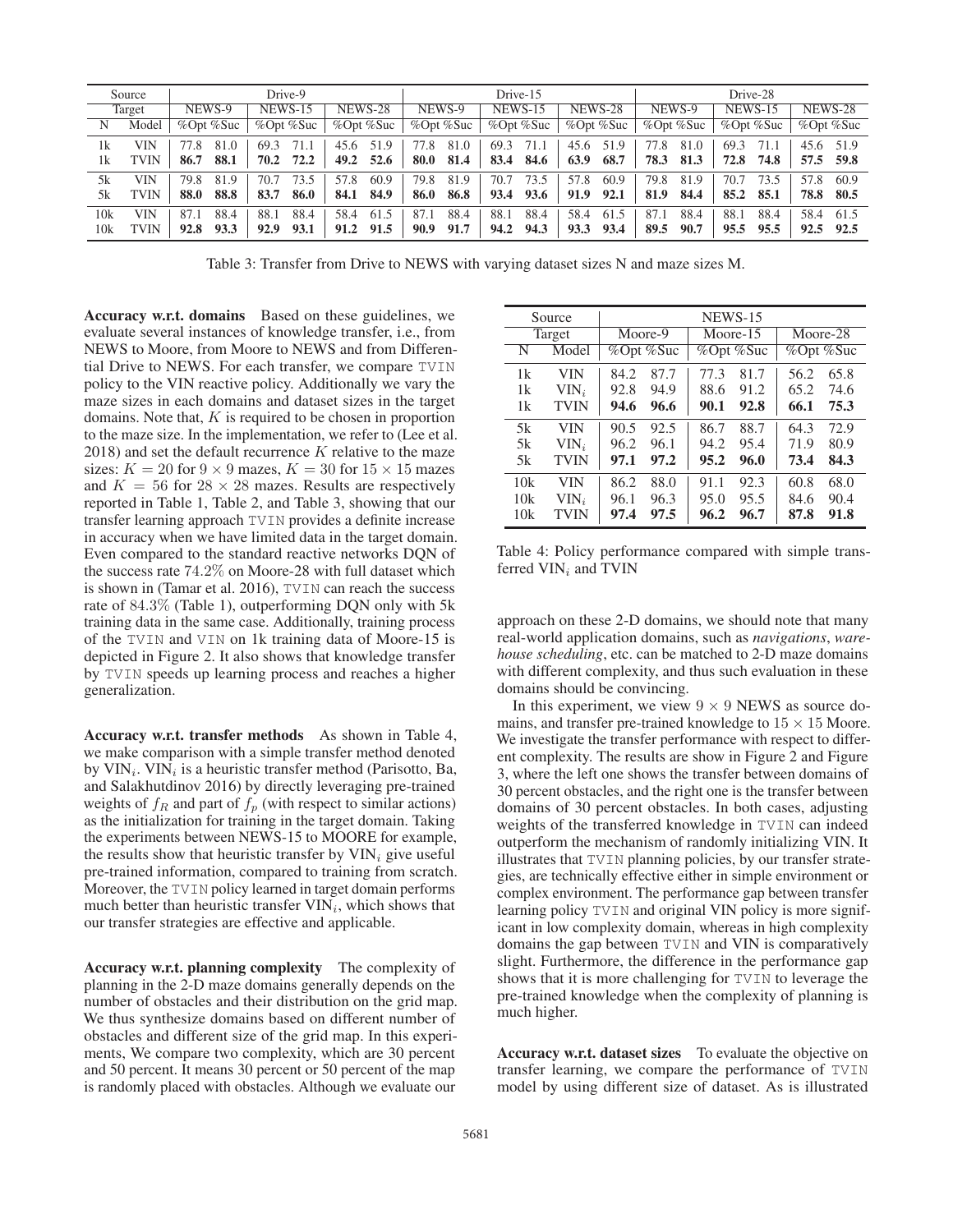|                                                   |  |                               | $K = 10$ $K = 20$ $K = 30$<br>Model   %Opt %Suc   %Opt %Suc   %Opt %Suc |  |  |
|---------------------------------------------------|--|-------------------------------|-------------------------------------------------------------------------|--|--|
| VIN 1<br>TVIN   78.0 85.8   81.6 90.8   80.1 91.8 |  | 70.3 78.3 67.7 77.0 64.7 74.5 |                                                                         |  |  |

Table 5: Test performance on Moore-15 transferred from NEWS-9 with varying iteration counts K.

|                           | $F = 3$<br>Model   %Opt %Suc   %Opt %Suc   %Opt %Suc |  |  |                                                             | $F = 5$ $F = 7$ |  |  |
|---------------------------|------------------------------------------------------|--|--|-------------------------------------------------------------|-----------------|--|--|
| <b>VIN</b><br><b>TVIN</b> |                                                      |  |  | 64.7 74.5 77.3 81.7 77.8 83.1 80.1 91.8 88.3 91.0 85.3 88.9 |                 |  |  |

Table 6: Test performance on Moore-15 transferred from NEWS-9 with varying kernel sizes F.

in Table 1, Table 2 and Table 3, the size of training data on target domain influences the performance of TVIN . Prediction accuracy with varying training data in target domain is also depicted in Figure 4. It shows that, in each case, TVIN can indeed outperform the mechanism of randomly initializing VIN. Although the performance gap decreases gradually with the dataset size increasing, the performance of TVIN turns out to be significantly greater than VIN when there is limited data in the target domain. This shows that if there is already sufficient data for a novel domain to learn optimal policies, information transferred from the source domain would not help improve the performance a lot. Rather, our transfer strategies focus more on generating planning-based TVIN policies for a target domain with limited dataset.

Accuracy w.r.t. hyperparameters Following the above results that TVIN performs better or equals to VIN, we further evaluate the effect of varying both iteration count  $K$  and kernel size  $F$  on the TVIN models. Table 5 and Table 6 show  $\%Opt$  and  $\%Suc$  results of TVIN and VIN on Moore-15 for different values of F and K, and we use NEWS-9 as the source domain. This shows that **TVIN** outperforms VIN even when hyperparameters such as iteration count K and kernel size F are set differently in the target domains. Although in VINs, larger mazes require larger kernel sizes and iteration counts, the performance gap between TVIN and single VIN do not rely on a specific choice of hyperparameters.

Accuracy w.r.t. transferred knowledge Finally, we evaluate the influence of the number of transferable actions between source and target domains in TVIN . The more actions are transferred, the more knowledge is leveraged in target domain. Table 7 shows results for different numbers of transferable actions between the source domain (NEWS-9) and the target domain (Moore-15) with 1k training data. It is illustrated that the more similar actions to transfer, the better performance for target TVIN to gain.

| Actions                   |  |  |                                                                                    | Num = 1   Num = 2   Num = 3   Num = 4<br>%Opt %Suc   %Opt %Suc   %Opt %Suc   %Opt %Suc |  |  |
|---------------------------|--|--|------------------------------------------------------------------------------------|----------------------------------------------------------------------------------------|--|--|
| <b>VIN</b><br><b>TVIN</b> |  |  | 77.3 81.7 77.3 81.7 77.3 81.7 77.3 81.7<br>82.0 86.1 82.2 86.5 86.2 90.9 88.3 91.0 |                                                                                        |  |  |

Table 7: Test performance on target domain Moore-15 transferred from the source domain NEWS-9 with varying number of transferred actions.

## Related Work

In Reinforcement Learning (RL), the agent act in the world and learn a policy from trial and error. RL algorithms in (Sutton and Barto 2005; Schulman et al. 2015; Levine et al. 2016) use these observations to improve the value of the policy. Recent works investigate policy architectures that are specifically tailored for planning under uncertainty. VINs (Tamar et al. 2016) take a step in this direction by exploring better generalizing policy representations. The Predictron (Silver et al. 2017), Value Prediction Network (Oh, Singh, and Lee 2017) also learn value functions end-to-end using an internal model, implemented with recurrent neural networks (RNNs) (Mikolov et al. 2010) acting as the transition functions over abstract states. However, none of these abstract planning-based models have been considered for transfer. Our work investigates the generalization properties of the pre-trained policy and proposes the TVIN model for knowledge transfer.

A wide variety of methods have also been studied in the context of RL transfer learning(Taylor and Stone 2009). Policy distillation (Hinton, Vinyals, and Dean 2015; Chen et al. 2017) aims to compress the capacity of a deep network via efficient knowledge transfer . It has been successfully applied to deep reinforcement learning problems (Rusu et al. 2016). Recently, successor features and generalised policy improvement, has been introduced as a principled way of transferring skills (Barreto et al. 2018). Also (Abel et al. 2018) considers value-function-based transfer in RL. However the key to our approach is that the Q-functions for specific actions learned from the source domain can be transferred to the corresponding VI module in the target domain. we also build a mapping between feature spaces in the source and target domains, transfer Q-networks related to *similar actions* from the source to the target domain and build policy networks for *dissimilar* actions which are learned from scratch.

## **Conclusions**

We propose a novel transfer learning approach TVIN to learn a planning-based policy for the target domain with different feature spaces and action spaces by leveraging pre-trained knowledge from source domains. In addition, we exhibit that such a transfer network TVIN leads to better performance when the training data is limited in the target domain. In this paper we assume the pairs of possible similar actions is provided beforehand. In the future, it would be interesting to exactly learn the action similarities based on Web search (Zhuo et al. 2011; Zhuo and Yang 2014) or language model learning (Tian, Zhuo, and Kambhampati 2016;